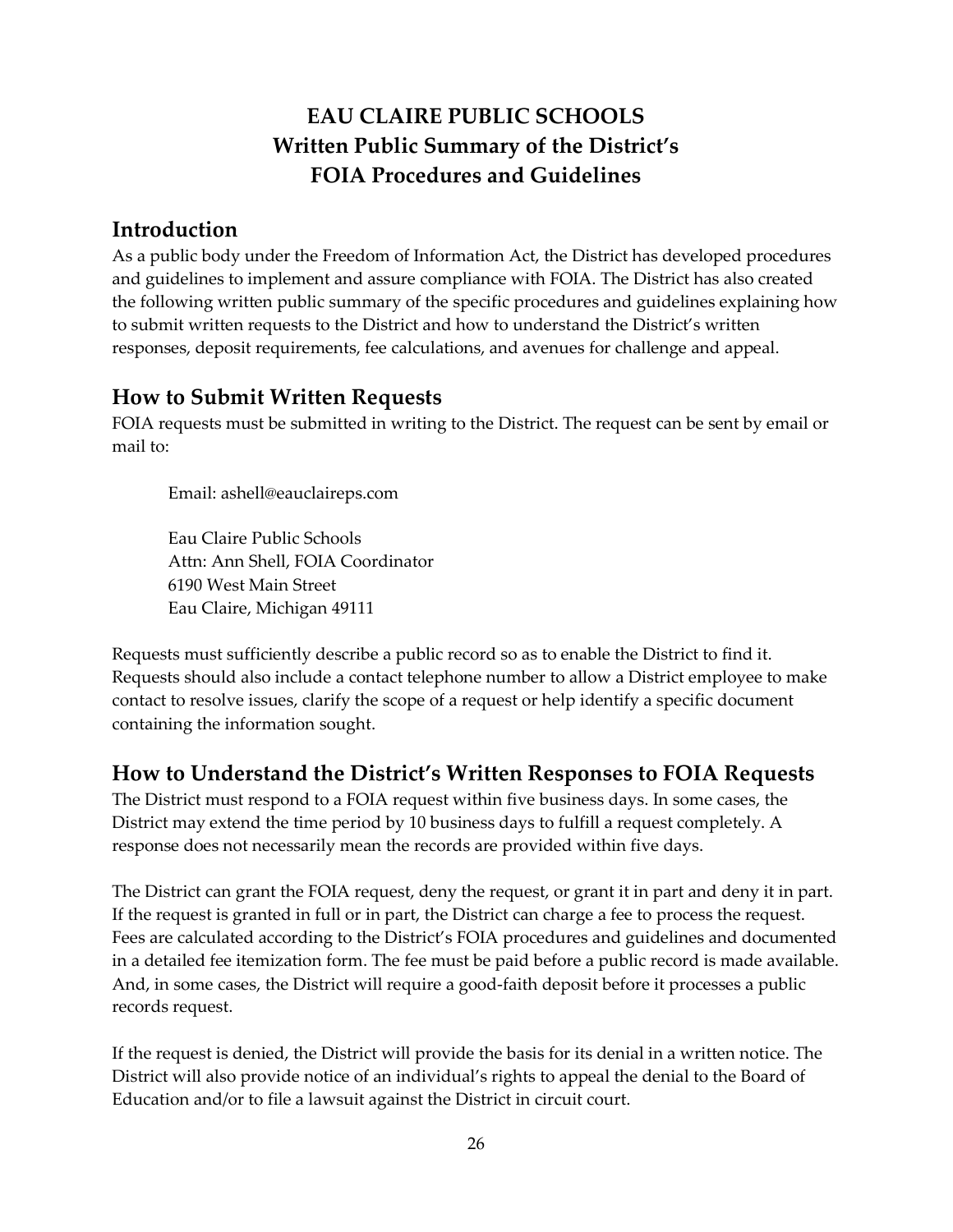### Deposit Requirements

The District will require a good faith deposit from a requestor before processing a public records request if the entire fee estimate or charge exceeds \$50, based on a good-faith calculation of the total fee. The deposit will not exceed one-half of the total estimated fee as identified in a detailed fee itemization. The District's response shall also include a best efforts and good-faith nonbinding estimate regarding the time frame it will take the District to comply with FOIA in providing the public records to the requestor.

If the total amount charged in a previous records request has not been paid in full, the District may require a deposit of up to 100 percent of the estimated fee before processing a subsequent public records request.

### Fee Calculations

The District may charge a fee for a public records search, for the necessary copying of a public record for inspection or for providing a copy of a public record under the District's procedures and guidelines. The fee shall be limited to actual mailing costs, and to the actual incremental cost of duplication or publication including labor, the cost of search, examination, review, and the deletion and separation of exempt from nonexempt information. Labor costs shall be estimated and charged in increments of 15 minutes in most cases, with all partial time increments rounded down.

The District shall not charge for the cost of search, examination, review, and the deletion and separation of exempt from nonexempt information unless the failure to charge a fee would result in unreasonably high cost to the District because of the nature of the requests in the particular instance. Under such circumstances, the District shall specifically identify the nature of the unreasonably high costs.

The first \$20 of a fee will be waived if a requestor submits an affidavit of indigency. The requestor must include a statement that the request is not being made in conjunction with outside parties in exchange for payment or other remuneration.

## Avenues for Challenge and Appeal

If the District charges a fee that an individual thinks is too high, denies all or part of a public records request, the requestor may submit to the District Board of Education a written appeal that specifically states the word "appeal" and identifies the basis for which the fee should be reduced or the nondisclosure determination should be reversed. Written appeals may be sent to the email or mailing address listed above and will be forwarded to the Board of Education or the Superintendent for scheduling on the agenda of the next Board meeting. Additionally, the requestor may pursue a fee reduction or appeal the denial by commencing a civil action in circuit court.